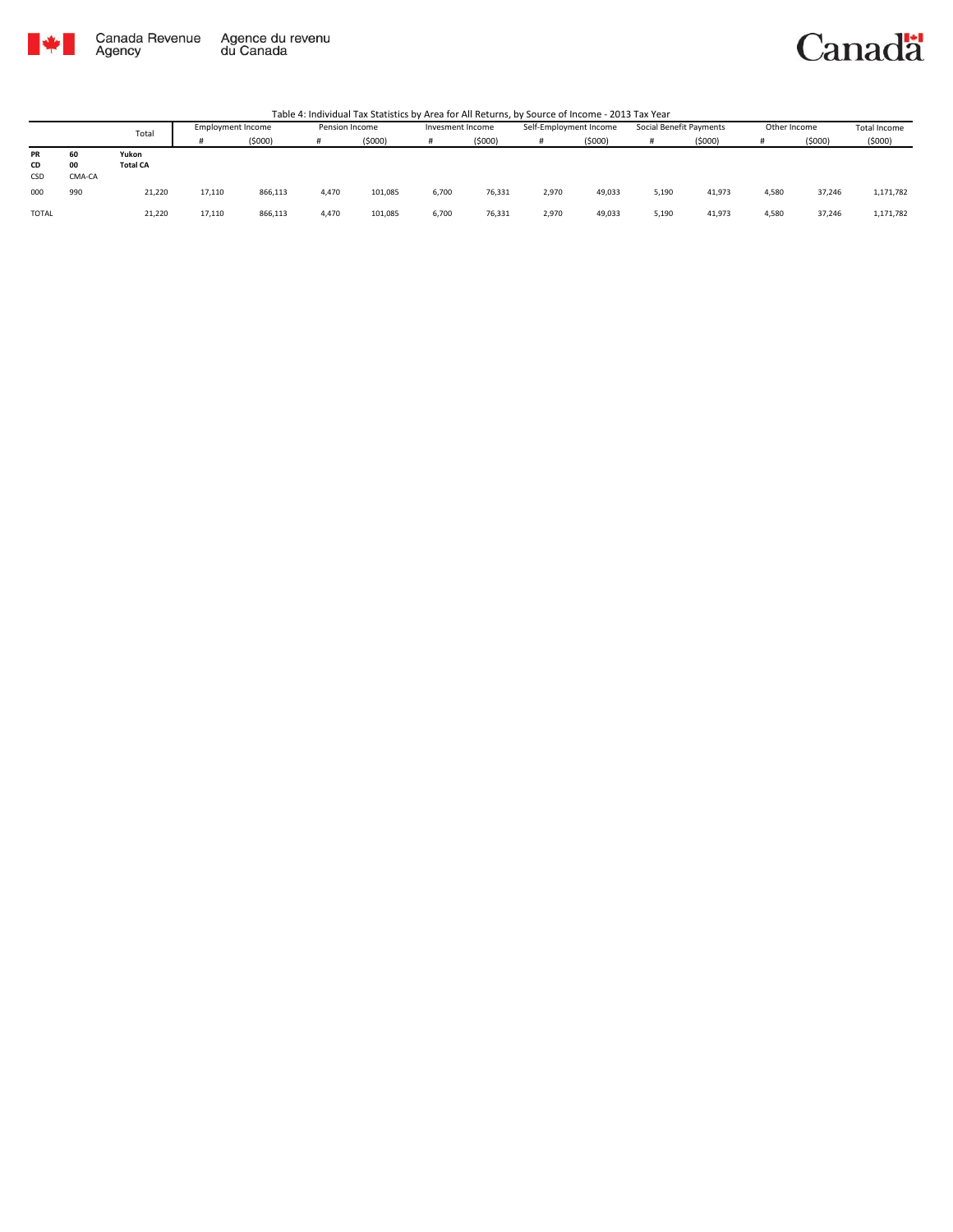

## Canadä

Table 4: Individual Tax Statistics by Area for All Returns, by Source of Income - 2013 Tax Year

|              |        | Total | <b>Employment Income</b> |         | Pension Income |        | Invesment Income |        | Self-Employment Income |        | Social Benefit Payments |        | Other Income |        | <b>Total Income</b> |
|--------------|--------|-------|--------------------------|---------|----------------|--------|------------------|--------|------------------------|--------|-------------------------|--------|--------------|--------|---------------------|
|              |        |       | #                        | (5000)  | #              | (5000) | #                | (5000) | #                      | (5000) | #                       | (5000) | #            | (5000) | (5000)              |
| PR           | 60     | Yukon |                          |         |                |        |                  |        |                        |        |                         |        |              |        |                     |
| CD           | 01     | Yukon |                          |         |                |        |                  |        |                        |        |                         |        |              |        |                     |
| CSD          | CMA-CA |       |                          |         |                |        |                  |        |                        |        |                         |        |              |        |                     |
| 003          | 000    | 1,020 | 750                      | 28,746  | 290            | 4,341  | 170              | 1,245  | 110                    | 1,247  | 400                     | 3,239  | 150          | 832    | 39,651              |
| 004          | 000    | 280   | 190                      | 8,820   | 100            | 1,786  | 70               | 204    | 40                     | 406    | 100                     | 882    | 60           | 420    | 12,518              |
| 012          | 000    | 380   | 350                      | 11,923  | 80             | 1,104  | 30               | 283    | 30                     | 97     | 170                     | 1,370  | 80           | 421    | 15,199              |
| 018          | 000    | 650   | 480                      | 19,253  | 210            | 4,554  | 180              | 672    | 120                    | 718    | 230                     | 1,851  | 220          | 1,576  | 28,625              |
| 022          | 000    | 380   | 310                      | 13,386  | 90             | 1,515  | 70               | 1,086  | 80                     | 627    | 130                     | 1,066  | 160          | 850    | 18,530              |
| 029          | 000    | 1,490 | 1,210                    | 49,503  | 290            | 5,012  | 370              | 4,719  | 320                    | 3,963  | 510                     | 3,915  | 310          | 2,036  | 69,148              |
| 036          | 000    | 200   | 120                      | 3,115   | 90             | 1,931  | 70               | 649    | 40                     | 161    | 60                      | 542    | 30           | 216    | 6,614               |
| 037          | 000    | 270   | 200                      | 5,958   | 40             | 464    | 10               | 6      | 20                     | 148    | 170                     | 1,595  | 30           | 196    | 8,366               |
| 039          | 000    | 70    | 70                       | 2,088   | 20             | 231    |                  |        | 10                     | 131    | 20                      | 168    | 20           | 59     | 2,678               |
| 041          | 000    | 290   | 280                      | 7,712   | 60             | 646    | 20               | 78     | 30                     | 38     | 150                     | 953    | 80           | 474    | 9,901               |
| 042          | 000    | 80    | 70                       | 3,039   | 20             | 311    |                  |        |                        |        | 40                      | 304    | 10           | 22     | 3,911               |
| 043          | 000    | 170   | 150                      | 5,978   | 30             | 362    | 10               | 5      | 10                     | 334    | 80                      | 515    | 70           | 258    | 7,452               |
| 045          | 000    | 380   | 310                      | 12,122  | 110            | 1,615  | 70               | 509    | 40                     | 347    | 160                     | 1,260  | 100          | 523    | 16,375              |
| 048          | 000    | 310   | 240                      | 7,266   | 80             | 1,252  | 50               | 266    | 40                     | 343    | 160                     | 1,360  | 50           | 233    | 10,720              |
| 049          | 000    | 40    | 30                       | 1,402   | 20             | 270    |                  |        | 10                     | 32     | 10                      | 59     |              |        | 1,804               |
| 052          | 000    |       |                          |         |                |        |                  |        |                        |        |                         |        |              |        |                     |
| <b>TOTAL</b> |        | 6,000 | 4,750                    | 180,313 | 1,510          | 25,394 | 1,160            | 9,823  | 890                    | 8,859  | 2,380                   | 19,079 | 1,380        | 8,154  | 251,505             |